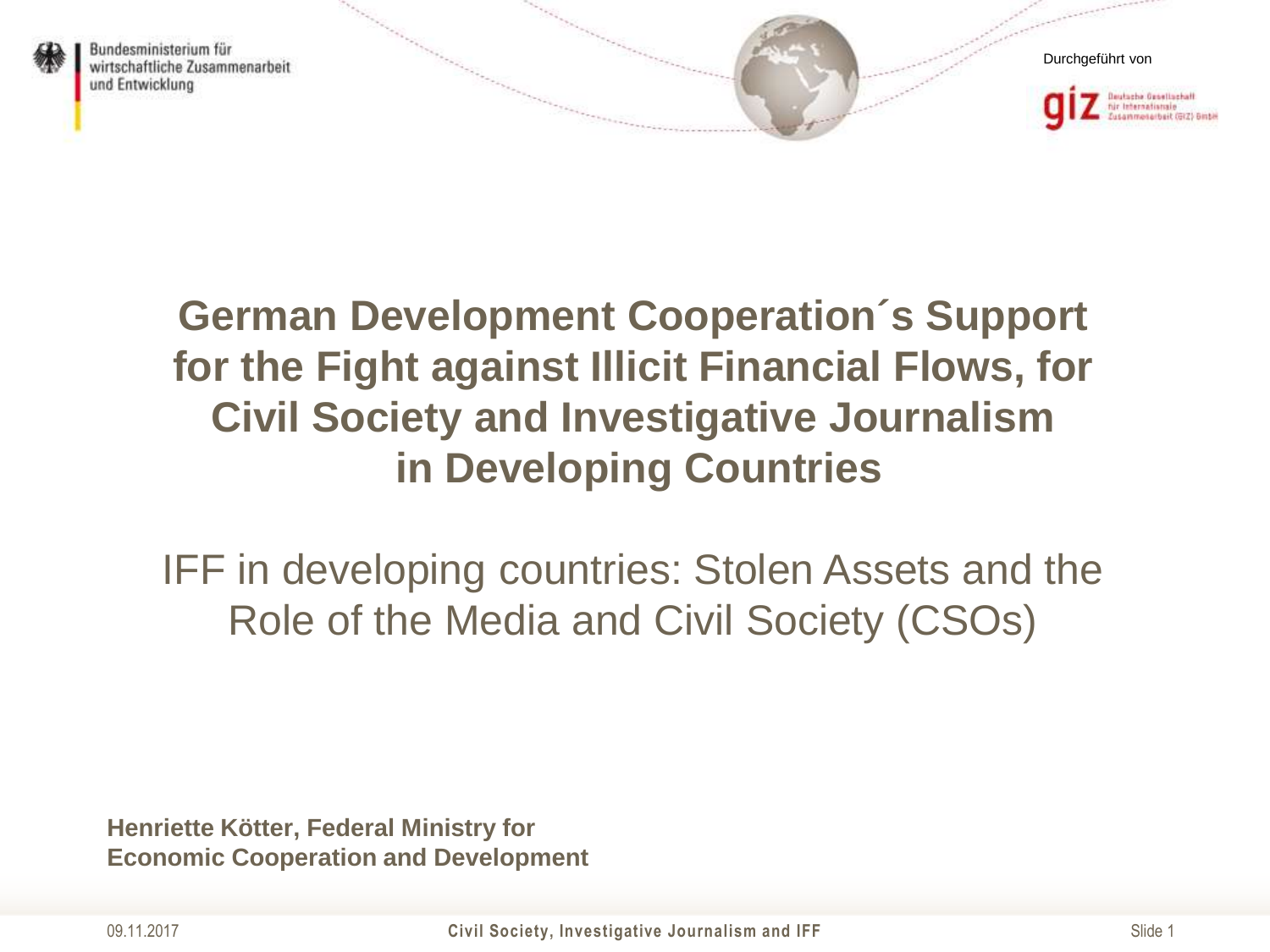

## **German Development Cooperation**

#### **Fight against Illicit Financial Flows (IFF)**

- **Aim:** Improvement of conditions to effectively prevent and combat IFF
	- In partner countries
	- Across sectors and regions
	- Through activities at national, regional and International level
- **Holistic Approach, covering:** 
	- **Prevention**
	- II. Financial investigation
	- III. Recovery of illegal assets

Durchgeführt von

**Deutsche Gesetlachaft** ir Internatismais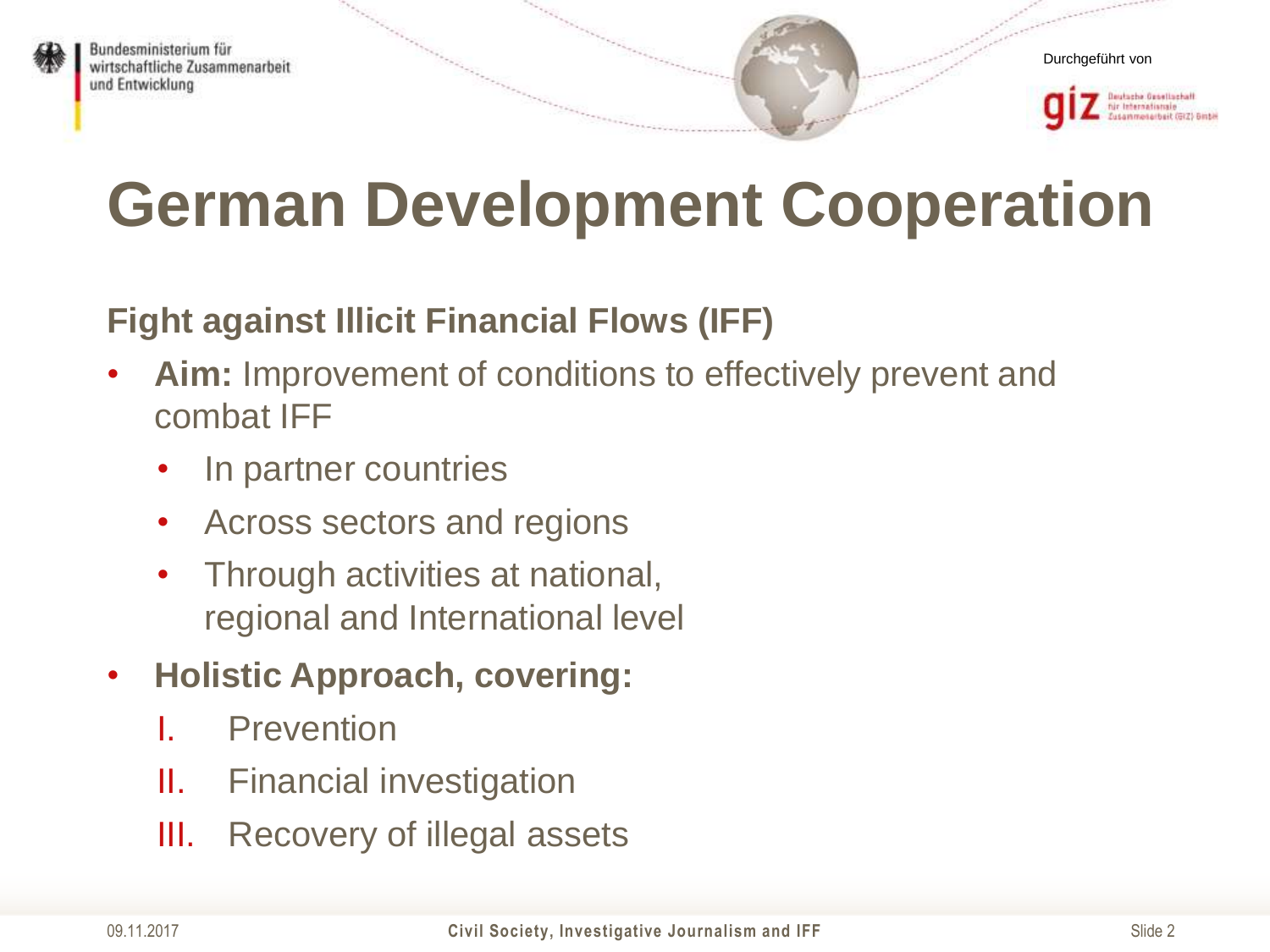





# **Areas of Intervention I**

![](_page_2_Picture_5.jpeg)

### **Prevention**

• Implementing global **Anti Money Laundering and financial transparency standards** to make it more difficult to hide stolen assets and enjoy the proceeds of crime.

#### • **Support Activities:**

- Implementation of international standards (Financial Action Task Force, FATF)
- Anti Money Laundering risk analyses
- Strengthening regional networks to combat money laundering and terrorist financing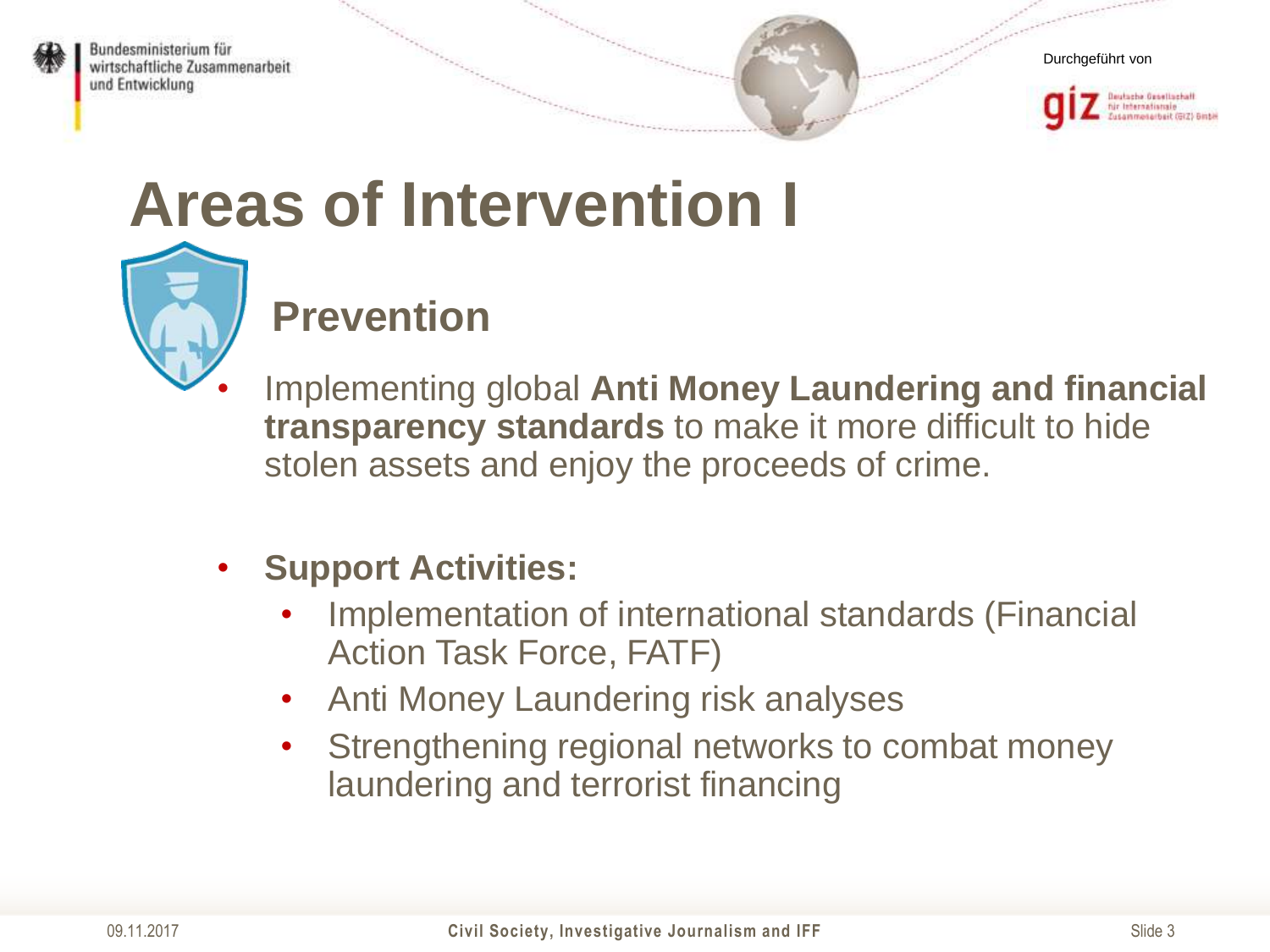![](_page_3_Picture_0.jpeg)

![](_page_3_Picture_2.jpeg)

![](_page_3_Picture_3.jpeg)

### **Areas of Intervention II**

#### **Financial Investigation**

- Building the capacities **needed for efficient investigation** of IFF
- **Support Activities:**
	- Fostering interagency cooperation
	- Capacity development for financial investigation agencies
	- Support to investigative journalists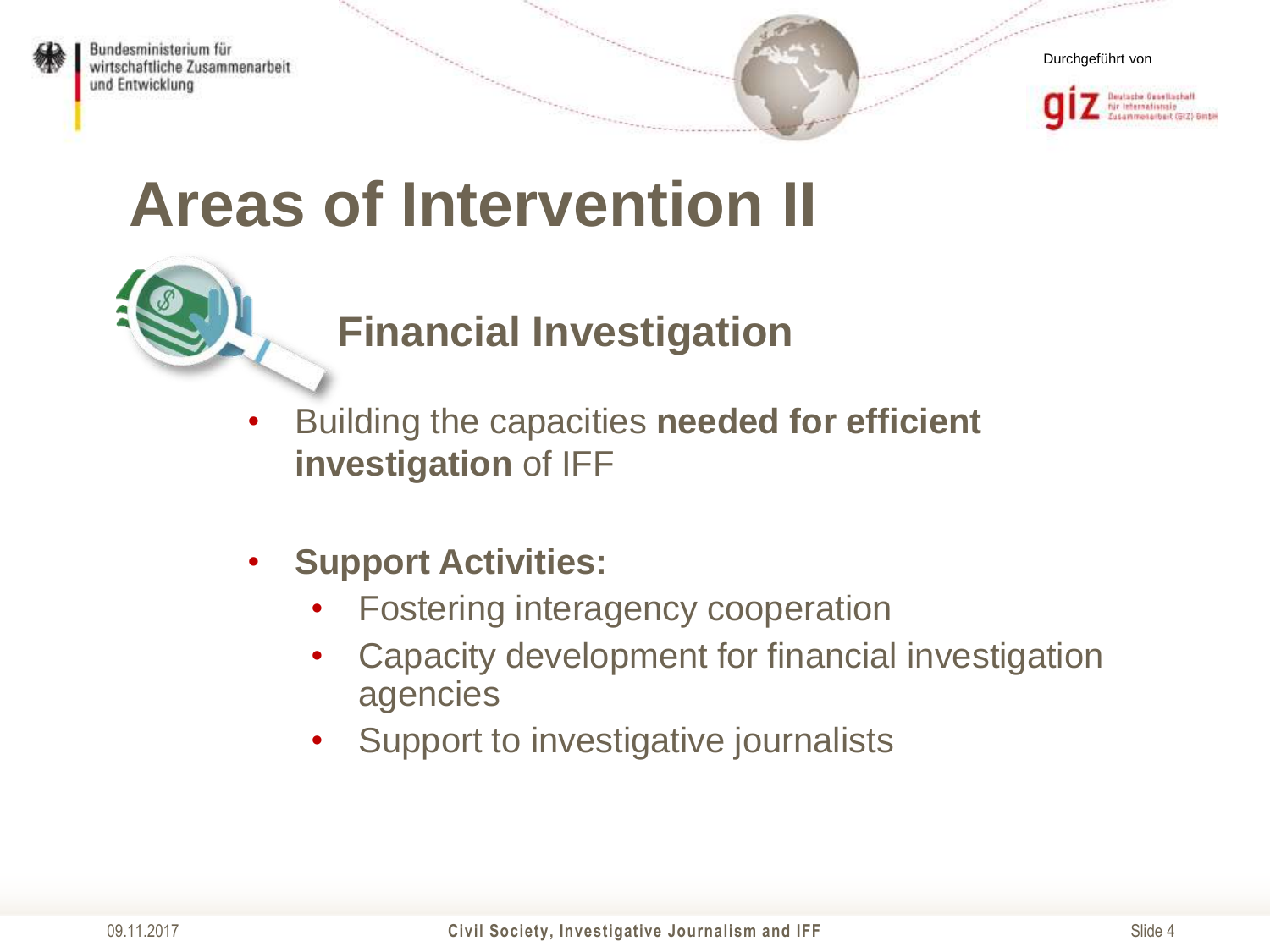![](_page_4_Picture_0.jpeg)

![](_page_4_Picture_2.jpeg)

![](_page_4_Picture_3.jpeg)

### **Areas of Intervention III**

![](_page_4_Picture_5.jpeg)

- Supporting **successful freezing, confiscation and return** of assets to their rightful owners
- **Support Activities:**
	- Capacity development for financial investigators and public prosecutors
	- Support to CARIN-style asset recovery networks
	- Improving Mutual Legal Assistance through law enforcement networks
	- Support for civil society and investigative journalists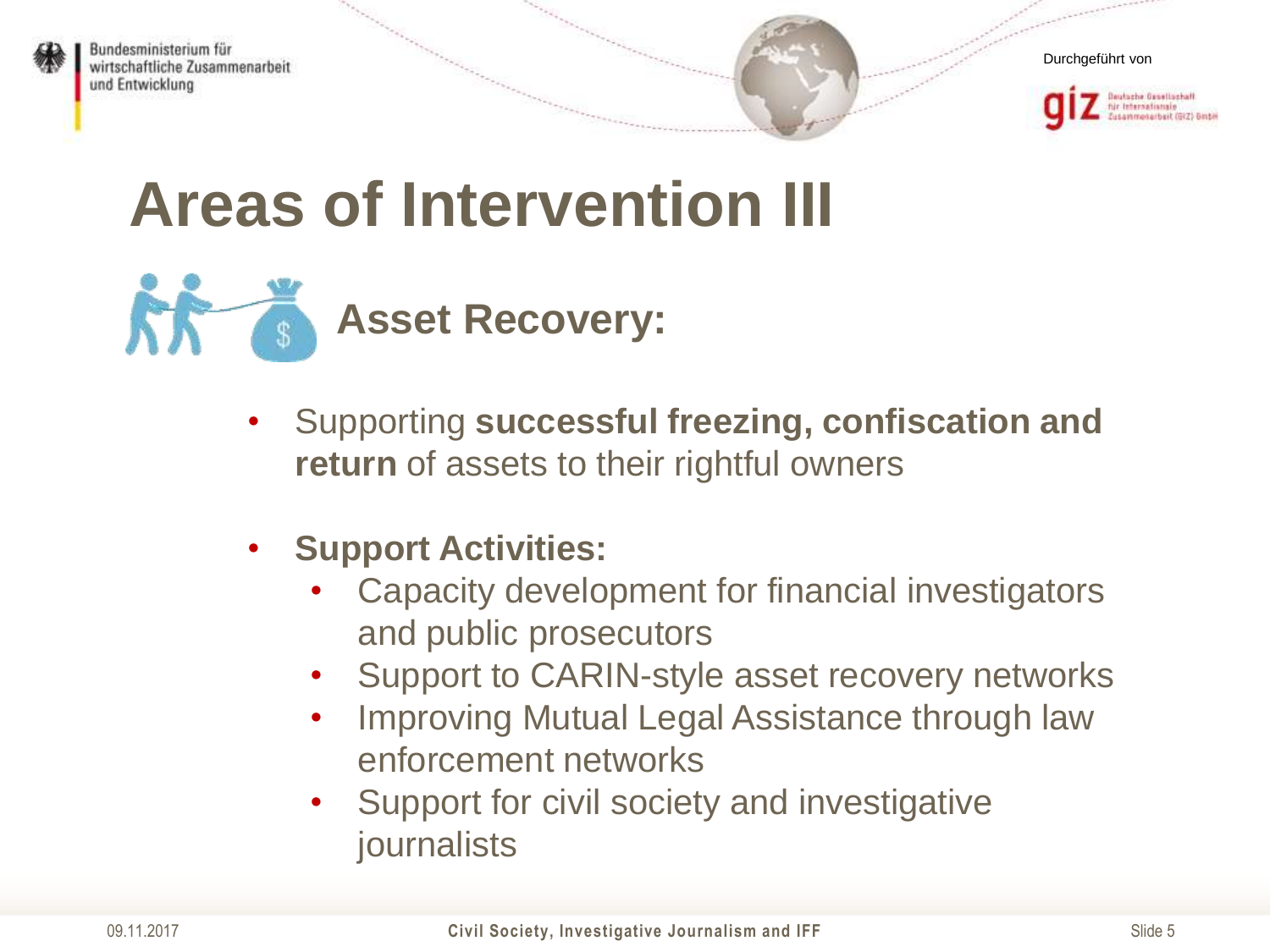![](_page_5_Picture_0.jpeg)

![](_page_5_Picture_2.jpeg)

# **Support for Civil Society**

**Aim:** Strengthening civil society forces in developing countries

- Stressing importance of **enabling environments** in the political dialogue with partner countries.
- **Mainstreaming** civil society participation cooperation projects
- **Improving conditions** for civil society actors as component of good governance approach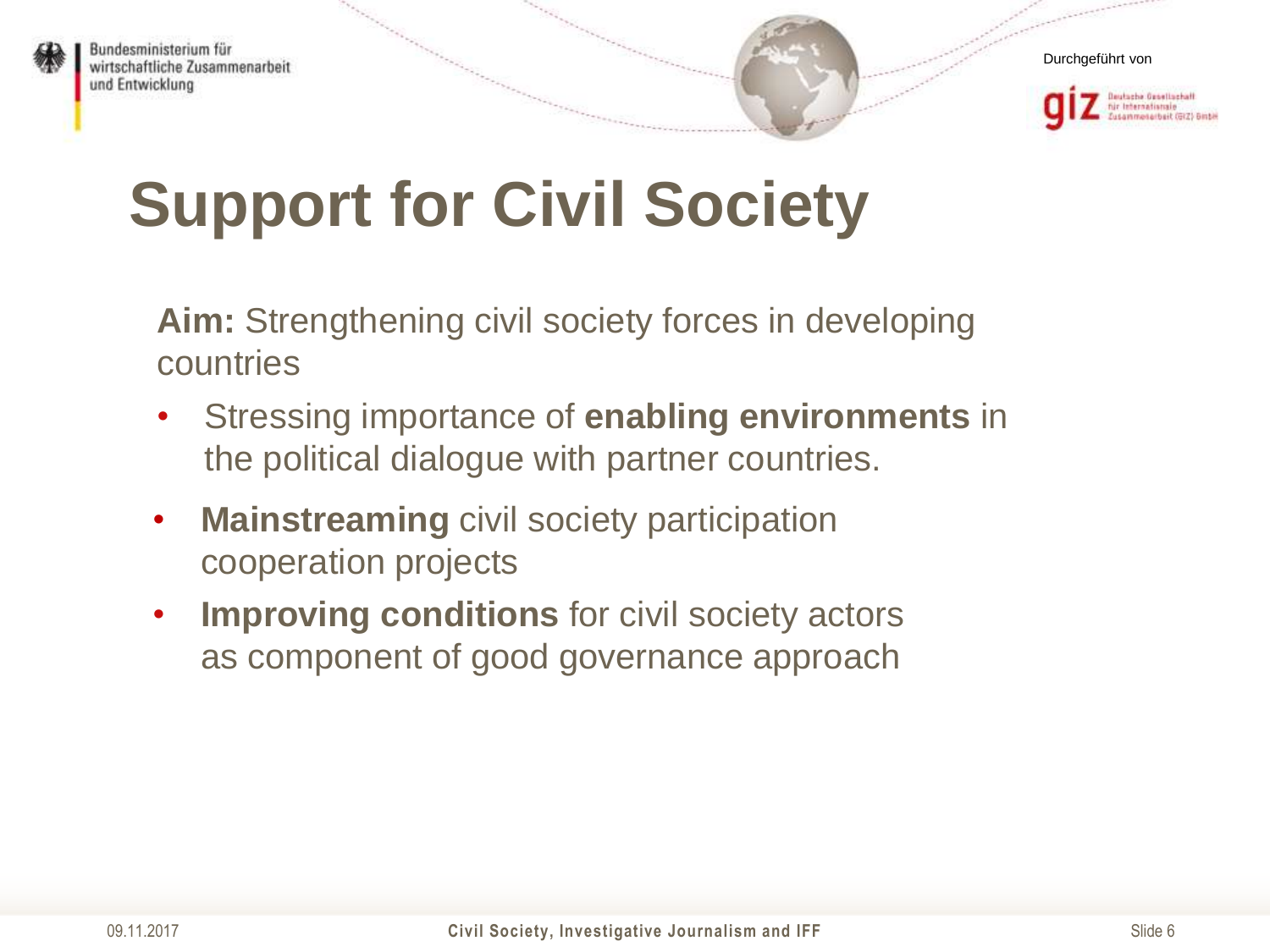![](_page_6_Picture_0.jpeg)

![](_page_6_Picture_2.jpeg)

ir Isternatismie

## **Support for Civil Society**

#### **Civil Society:**

- Civil society has **key role** in fight against IFF, creating demand for **transparency and accountability**
- **Support to civil society activities, especially:**
	- Awareness and information campaigns
	- Sustainable structures at grass-roots level
	- Advocacy and lobbying for anti-corruption laws
	- Extra-judicial complaint mechanisms and provision of legal advice